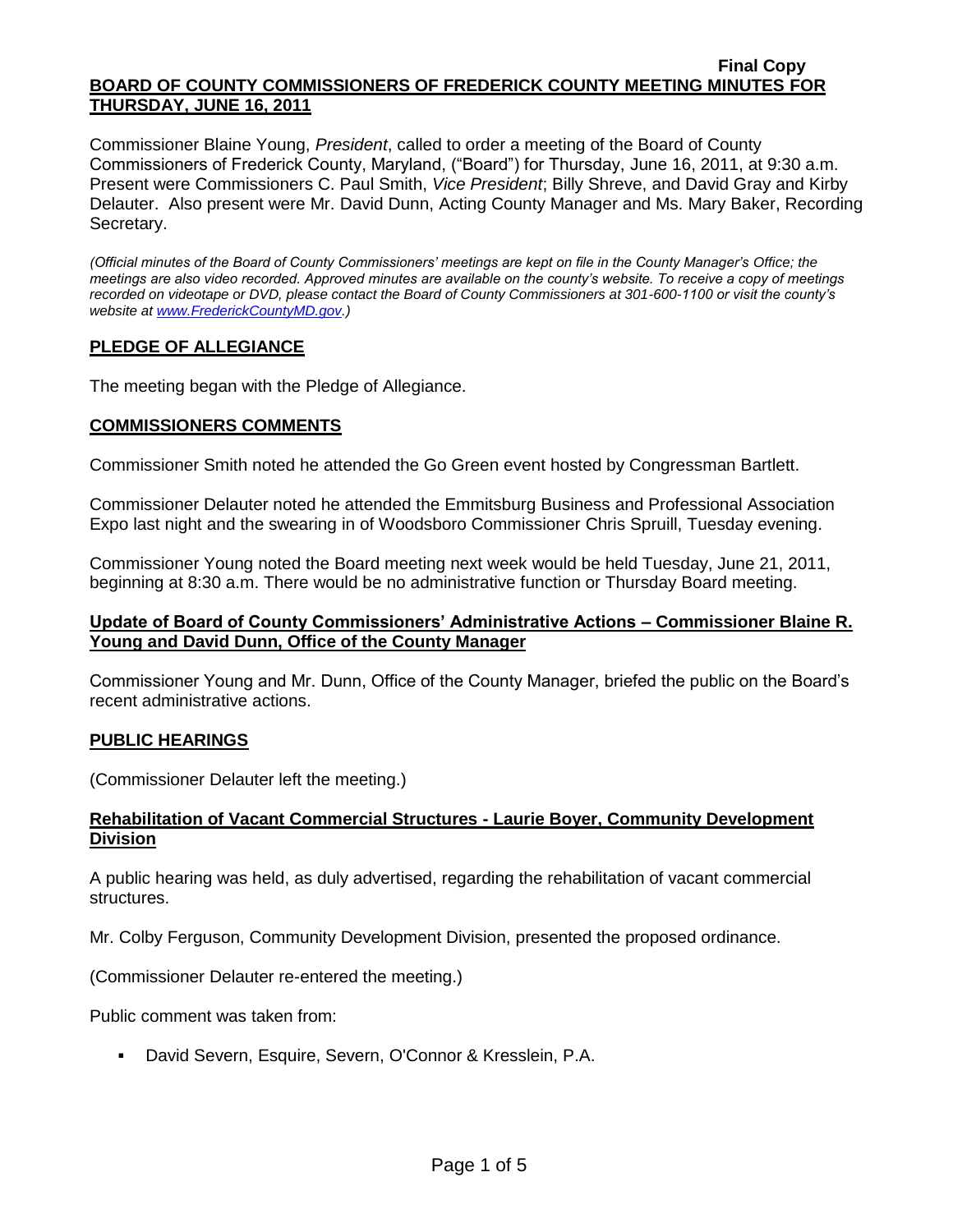Commissioner Gray moved approval of the proposed ordinance for the rehabilitation of vacant commercial structures as presented, effective today. Commissioner Smith seconded the motion that passed 5-0.

(A copy of the approved/adopted ordinance can be obtained in the County Manager's Office or from the county's website, [www.FrederickCountyMD.gov.](http://www.frederickcountymd.gov/))

# **New Jobs Tax Credits - Richard McCain, Office of the County Attorney**

A public hearing was held, as duly advertised, regarding the new jobs tax credits

There was no public comment.

Commissioner Smith moved approval of the proposed ordinance for the new jobs tax credits including the removal of Page 6, Section 1-8-432 (D) as that section does not apply to Frederick County. Commissioner Gray seconded the motion that passed 4-1 with Commissioner Young opposed.

(A copy of the approved/adopted ordinance can be obtained in the County Manager's Office or from the county's website, [www.FrederickCountyMD.gov.](http://www.frederickcountymd.gov/))

# **AGENDA BREIFING**

Staff presented the following item for public hearing.

Thursday, June 21, 2011, at 8:30 a.m.

 2011 Spring Cycle of Water and Sewerage Amendments – Tim Goodfellow, Community Development Division

#### **CONSENT AGENDA**

#### **BID AWARD**

1. Purchasing Memo #11-205 – Purchase of Firefighter Personal Protective Equipment (Piggyback) Award to: Whitmer Public Safety Group Award amount: \$120,839.00

#### **GRANTS**

1. Victim of Crime Act (VOCA) Grant Approval - Joy Rowe, Citizens Services Division

# **LEASE AGREEMENT**

1. Approval of New Lease for Rocky Ridge Landing - Gary Summers, Parks and Recreation Division

Ms. Rowe presented information regarding the VOCA grant.

Mr. Summers presented information regarding the Rocky Ridge Landing lease.

Mr. Steve Leatherman, Fire and Rescue Services Division, presented information regarding Purchasing Memo #11-205.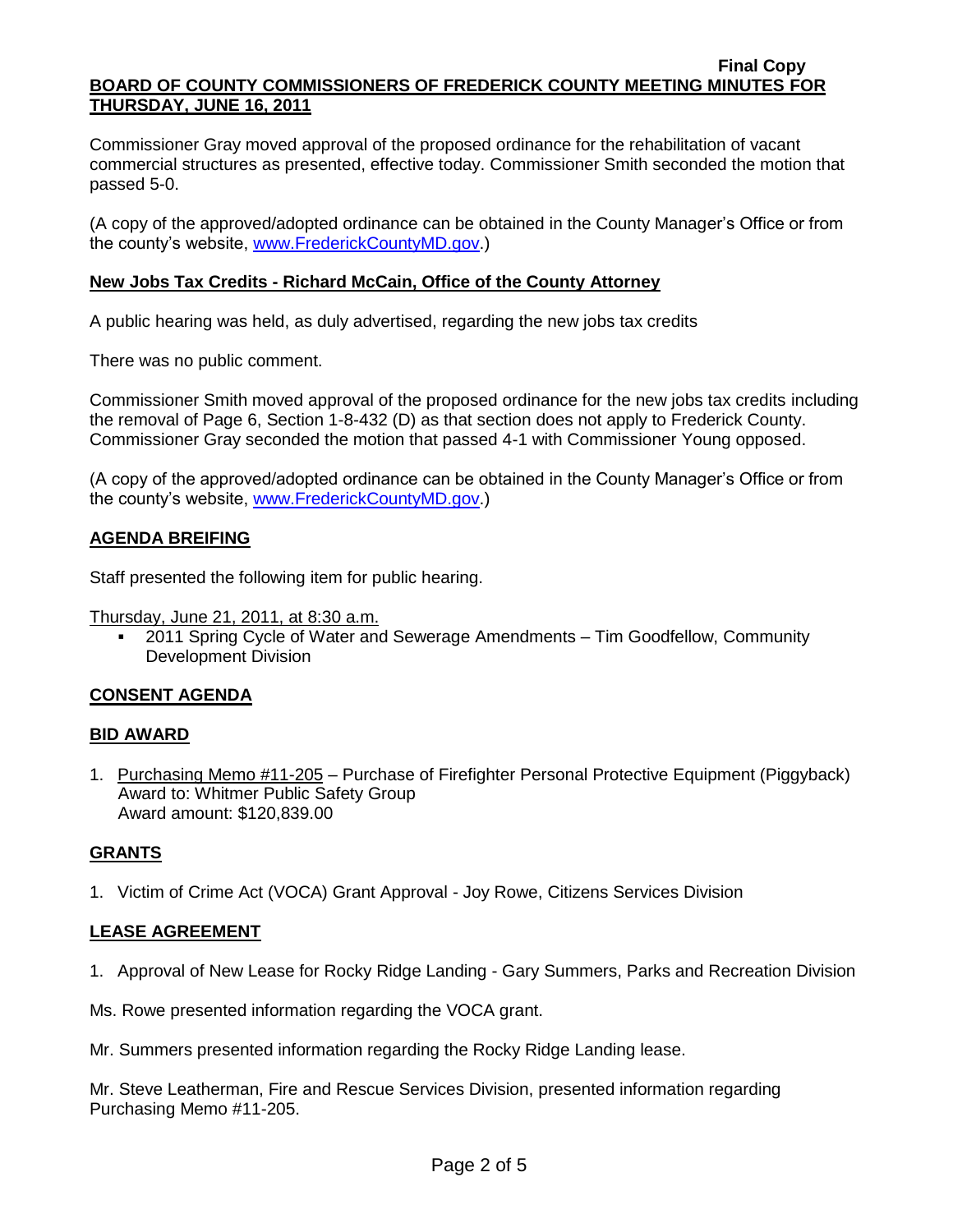Commissioner Smith moved approval of the consent agenda as presented. Commissioner Gray seconded the motion that passed 5-0.

Commissioner Young noted from this point forward worksession items were to be scheduled ahead of administrative business items.

## **ADMINISTRATIVE BUSINESS**

### **Bid Award – Purchasing Memo #11-204 - Citizens Care and Rehabilitation Center / Montevue Assisted Living Hazardous Material Abatement - Hal Good, Finance Division**

Mr. Good presented the proposed purchasing memo.

Commissioner Smith moved approval of Purchasing Memo #11-204 as presented. Commissioner Shreve seconded the motion that passed 5-0.

# **FFY 2009 and 2010 Interoperable Emergency Communications Grant (IECGP) and Associated Budget Transfer and Associated Sole Source Procurement - Jack Markey, Emergency Management Division**

Mr. Markey and Sheriff Chuck Jenkins presented the proposed grant, associated budget transfer, and associated sole source procurement.

Commissioner Shreve moved approval of the grant, associated budget transfer, and associated sole source procurement as presented. Commissioner Smith seconded the motion that passed 5-0.

### **Communications Site Agreements between the Board of County Commissioners and The City of Frederick - Jack Markey, Emergency Management Division**

Mr. Markey presented the proposed agreements.

(Commissioner Gray left the meeting.)

Commissioner Smith moved approval of the agreements as presented. Commissioner Delauter seconded the motion that passed 4-0 with Commissioner Gray absent.

# **Mutual Aid Memorandum of Understanding - Department of the Army, Fort Detrick - Jack Markey, Emergency Management Division**

Mr. Markey presented the proposed memorandum of understanding (MOU).

Commissioner Smith moved approval of the MOU as presented. Commissioner Delauter seconded the motion that passed 4-0 with Commissioner Gray absent.

# **Alarm Ordinance Revisions - Gary Hessong, Community Development Division**

Mr. Hessong presented the proposed ordinance.

(Commissioner Gray re-entered the meeting.)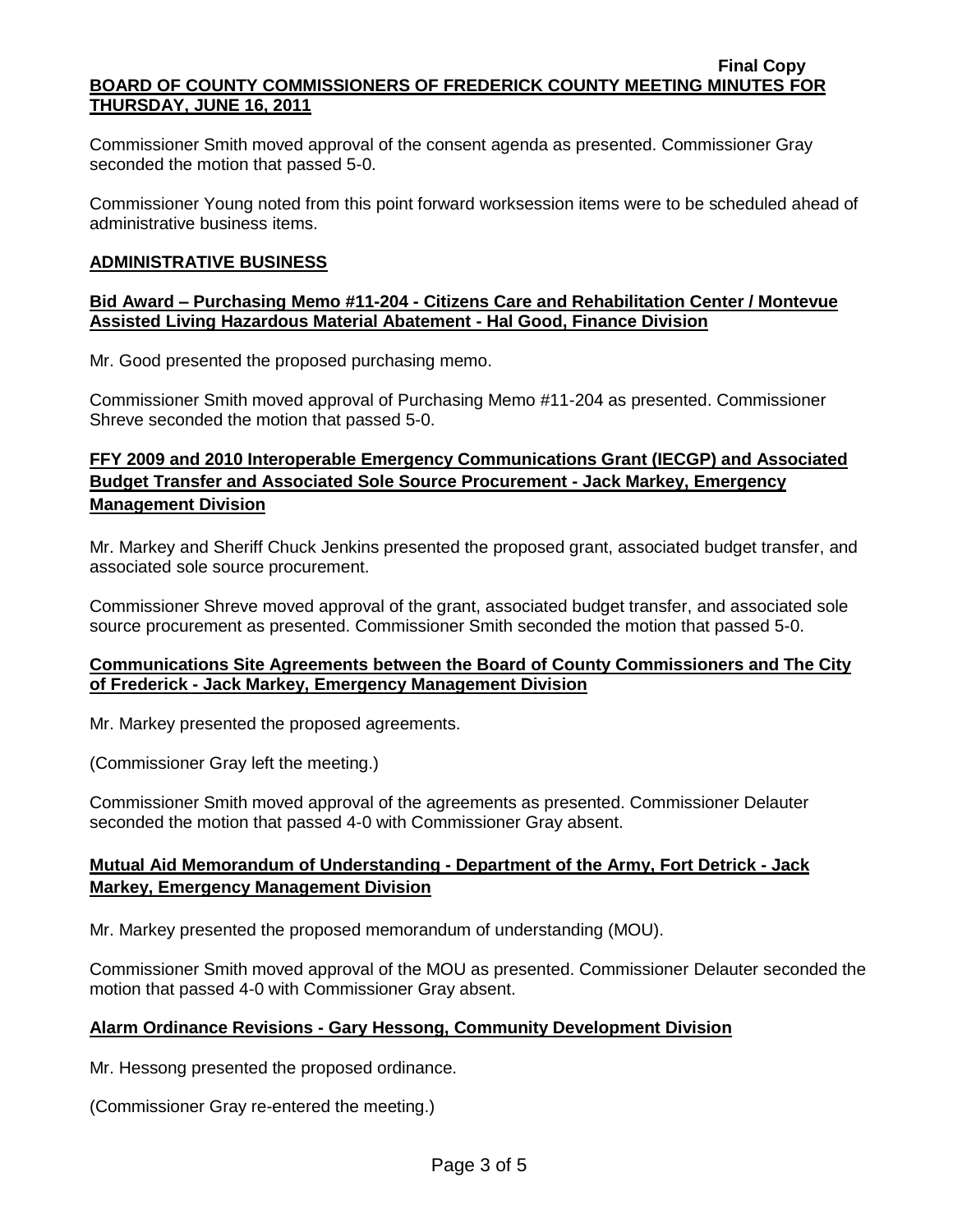Commissioner Smith moved to proceed to public hearing. Commissioner Shreve seconded the motion that passed 5-0.

#### **WORKSESSION**

# **Potential Forest Resource Ordinance Text Amendments - Mike Wilkins, Community Development Division**

Mr. Wilkins presented the proposed amendments.

There was no public comment.

Commissioner Smith moved to proceed to public hearing. Commissioner Delauter seconded the motion that passed 5-0.

# **Linganore Watershed Forest Easement Purchase Program - Request for Approval to Move Forward with Easement Purchases and Associated Budget Transfer - Mike Wilkins, Community Development Division**

Mr. Wilkins presented the proposed easement and associated budget transfer.

There was no public comment.

Commissioner Gray made a motion to move forward with the easement and approval of the associated budget transfer as presented. Commissioner Smith seconded the motion that passed 4-1 with Commissioner Delauter opposed.

### **Review of the County Neighborhood Traffic and Speed Mitigation Policy - Dave Olney, Public Works Division**

Mr. Olney and Mr. Robert Shen, Public Works Division, presented the proposed policy.

There was no public comment.

Commissioner Smith moved approval of the proposed policy as presented. Commissioner Shreve seconded the motion that passed 5-0.

### **Appointments/Reappointments to Workforce Development Board - Joyce Grossnickle, Office of the County Manager**

Ms. Grossnickle presented the Board's recommendation for appointment and reappointment.

Ms. Laurie Holden, Citizens Services Division, commented on the candidates and the work of the Board.

There was no public comment.